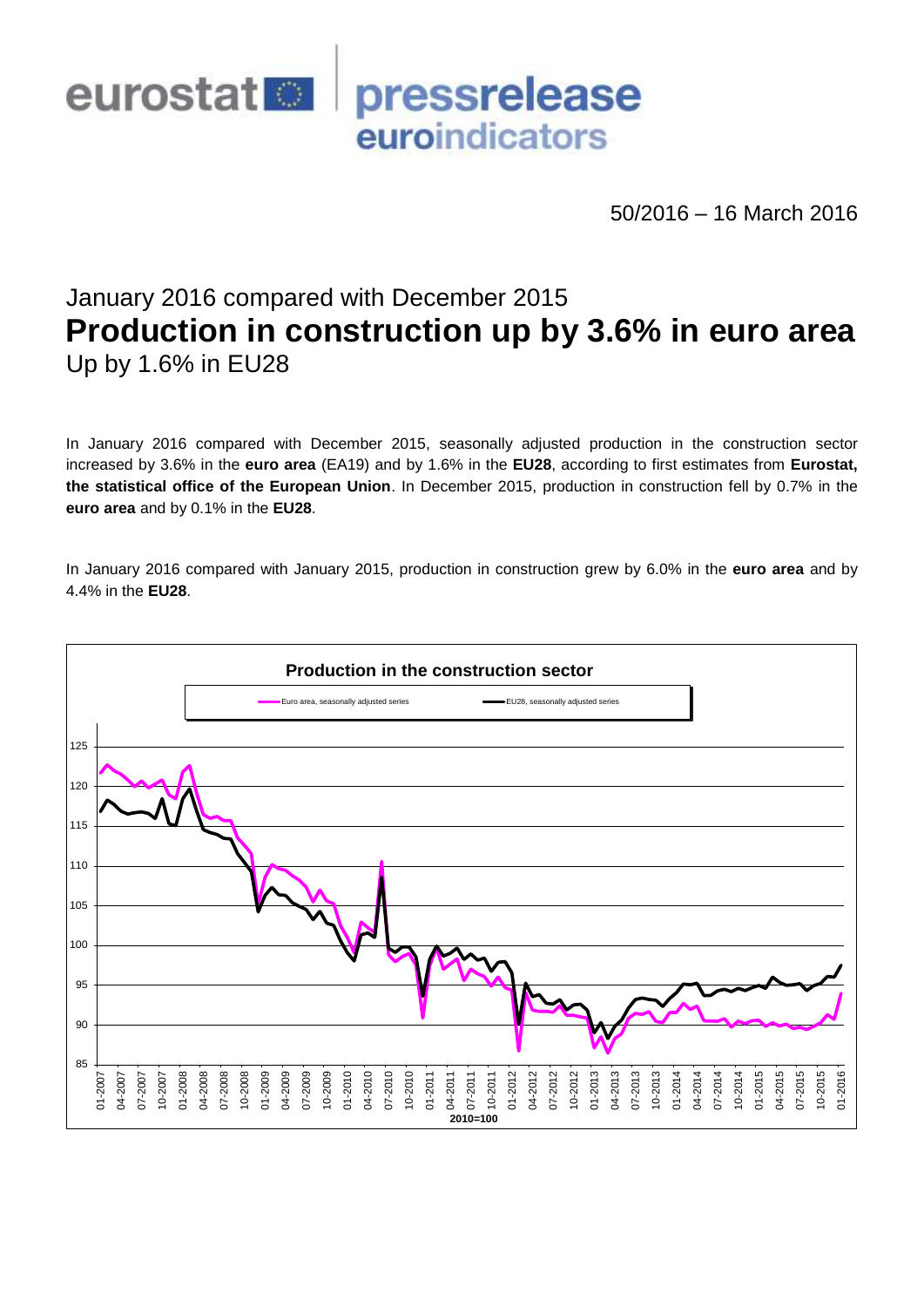# **Monthly comparison by construction sector and by Member State**

The increase of 3.6% in production in construction in the **euro area** in January 2016, compared with December 2015, is due to building construction rising by 4.1% and civil engineering by 1.7%.

In the **EU28,** the increase of 1.6% is due to building construction rising by 2.7%, while civil engineering fell by 2.5%.

Among Member States for which data are available, the highest increases in production in construction were recorded in **France** (+7.3%), **Germany** (+7.0%) and **Spain** (+2.6%), and the largest decreases in **Hungary** (-13.0%), **Romania** (-6.4%) and **Slovakia** (-6.2%).

## **Annual comparison by construction sector and by Member State**

The increase of 6.0% in production in construction in the **euro area** in January 2016, compared with January 2015, is due to building construction rising by 7.1% and civil engineering by 1.4%.

In the **EU28**, the increase of 4.4% is due to building construction rising by 5.3%, while civil engineering fell by 0.8%.

Among Member States for which data are available, the highest increases in production in construction were recorded in **Spain** (+20.3%), **Sweden** (+18.0%) and **Slovakia** (+16.4%), and the largest decreases in **Slovenia** (-23.4%), **Hungary** (-20.2%) and **Bulgaria** (-10.7%).

### Geographical information

The **euro area** (EA19) includes Belgium, Germany, Estonia, Ireland, Greece, Spain, France, Italy, Cyprus, Latvia, Lithuania, Luxembourg, Malta, the Netherlands, Austria, Portugal, Slovenia, Slovakia and Finland.

The **European Union** (EU28) includes Belgium, Bulgaria, the Czech Republic, Denmark, Germany, Estonia, Ireland, Greece, Spain, France, Croatia, Italy, Cyprus, Latvia, Lithuania, Luxembourg, Hungary, Malta, the Netherlands, Austria, Poland, Portugal, Romania, Slovenia, Slovakia, Finland, Sweden and the United Kingdom.

Estonia, Ireland, Greece, Croatia, Cyprus, Latvia, Lithuania and Malta are not required to supply monthly data under Council Regulation 1165/98.

#### Methods and definitions

The **index of production in construction** approximates the evolution of the volume of production within the sector, broken down into building construction and civil engineering.

**Seasonally adjusted** euro area and EU series are calculated by aggregating the seasonally adjusted national data. Eurostat carries out the seasonal adjustment of the data for those countries that do not adjust their data for seasonal effects.

The monthly index as presented in this News Release is calculated only on the basis of the data of those countries reporting monthly data. Missing observations from Member States for recent months are estimated for the calculation of the euro area and the EU aggregates.

#### Revisions and timetable

Data of previous months have been revised compared with those issued in News Release [34/2016](http://ec.europa.eu/eurostat/documents/2995521/7160174/4-17022016-AP-EN.pdf/21b7065c-ca37-4d28-9e69-c31d17cb9a0a) of 17 February 2016. The monthly percentage change for December 2015 has been revised from -0.6% to -0.7% for the euro area and remains unchanged at -0.1% for the EU28. The annual percentage changes have been revised from -0.4% to +0.4% for the euro area and from +1.4% to +1.7% for the EU28.

#### For more information

Eurostat's [database section](http://ec.europa.eu/eurostat/web/short-term-business-statistics/data/database) on short-term business statistics Eurostat's [Statistics Explained article](http://ec.europa.eu/eurostat/statistics-explained/index.php/Construction_production_(volume)_index_overview) on the production in construction index Th[e weights of the Member States](https://circabc.europa.eu/w/browse/5e6d1e48-056c-4c6a-8278-3ab138bcf575) in the EU and euro area aggregates (See file EU-28\_EA-19 \_NEWS\_RELEASE\_WEIGHTINGS\_2010) Eurostat's €-indicators [release calendar](http://ec.europa.eu/eurostat/news/release-calendar)

Issued by: **Eurostat Press Office**

**Tim ALLEN Tel: +352-4301-33 444 [eurostat-pressoffice@ec.europa.eu](mailto:eurostat-pressoffice@ec.europa.eu)** For further information on data:

**Marko CIP Tel: +352-4301-34 858 [marko.cip@ec.europa.eu](mailto:marko.cip@ec.europa.eu)**

**[ec.europa.eu/eurostat/](http://ec.europa.eu/eurostat/)** 

[@EU\\_Eurostat](http://twitter.com/EU_Eurostat)

**Media requests**: Eurostat media support / Tel: +352-4301-33 408 / [eurostat-media-support@ec.europa.eu](mailto:eurostat-media-support@ec.europa.eu)

ec.europa.eu/eurostat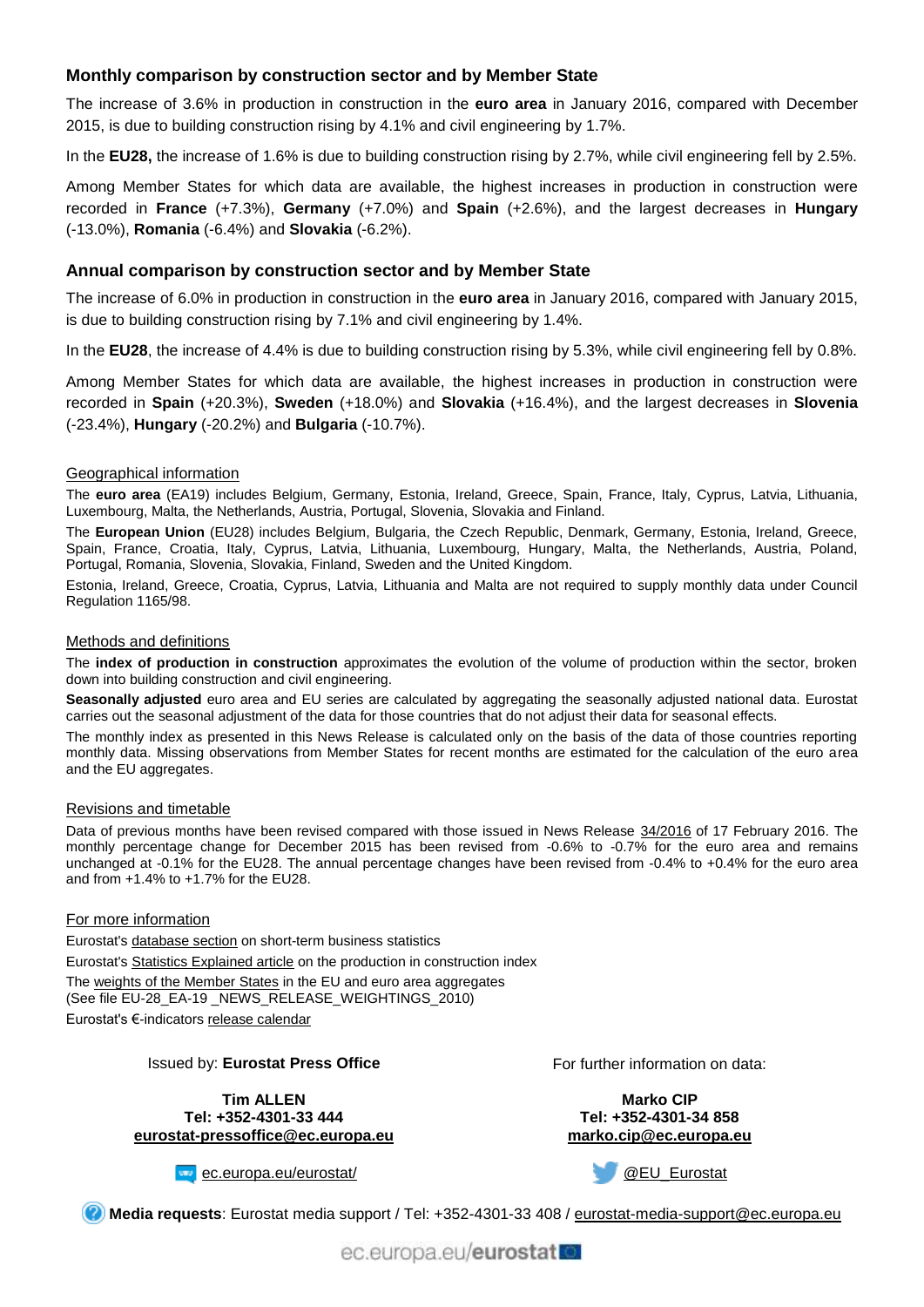## **Production in construction**

% change compared with the previous quarter / previous month\*

|                    | $Q1-15$ | $Q2-15$ | $Q3-15$ | Q4-15 | <b>Aug-15</b> | $Sep-15$ | <b>Oct-15</b> | <b>Nov-15</b> | <b>Dec-15</b> | $Jan-16$ |
|--------------------|---------|---------|---------|-------|---------------|----------|---------------|---------------|---------------|----------|
| <b>EA19</b>        |         |         |         |       |               |          |               |               |               |          |
| Total construction | $-0.1$  | $-0.4$  | $-0.3$  | 1.3   | $-0.3$        | 0.4      | 0.5           | 1.2           | $-0.7$        | 3.6      |
| <b>Building</b>    | 0.0     | $-0.3$  | $-0.3$  | 1.5   | $-0.2$        | 0.5      | 0.5           | 1.5           | $-0.7$        | 4.1      |
| Civil engineering  | $-0.4$  | $-1.0$  | $-0.2$  | 0.7   | 0.2           | $-0.8$   | 1.3           | $-0.6$        | $-0.2$        | 1.7      |
| <b>EU28</b>        |         |         |         |       |               |          |               |               |               |          |
| Total construction | 0.7     | $-0.1$  | $-0.4$  | 1.0   | $-0.9$        | 0.7      | 0.3           | 0.9           | $-0.1$        | 1.6      |
| <b>Building</b>    | 0.3     | 0.0     | $-0.3$  | 1.0   | $-1.0$        | 0.9      | 0.2           | 1.0           | $-0.6$        | 2.7      |
| Civil engineering  | 3.6     | $-0.3$  | $-0.6$  | 0.0   | $-0.8$        | $-1.0$   | 0.2           | $-0.5$        | 2.5           | $-2.5$   |

The source datasets are available [here](http://appsso.eurostat.ec.europa.eu/nui/show.do?query=BOOKMARK_DS-069599_QID_-67365B53_UID_-3F171EB0&layout=TIME,C,X,0;GEO,L,Y,0;NACE_R2,L,Y,1;INDIC_BT,L,Z,0;S_ADJ,C,Z,1;UNIT,L,Z,2;INDICATORS,C,Z,3;&zSelection=DS-069599INDIC_BT,PROD;DS-069599S_ADJ,SWDA;DS-069599INDICATORS,OBS_FLAG;DS-069599UNIT,PCH_PRE;&rankName1=UNIT_1_2_-1_2&rankName2=INDIC-BT_1_2_-1_2&rankName3=INDICATORS_1_2_-1_2&rankName4=S-ADJ_1_2_-1_2&rankName5=TIME_1_0_0_0&rankName6=GEO_1_0_0_1&rankName7=NACE-R2_1_0_1_1&sortR=ASC_-1_FIRST&sortC=ASC_-1_FIRST&rStp=&cStp=&rDCh=&cDCh=&rDM=true&cDM=true&footnes=false&empty=false&wai=false&time_mode=ROLLING&time_most_recent=false&lang=EN&cfo=%23%23%23%2C%23%23%23.%23%23%23) (quarterly data) and here (monthly data).

| <b>Total construction</b> | Q1-15  | $Q2-15$ | Q3-15   | Q4-15  | <b>Aug-15</b> | <b>Sep-15</b> | <b>Oct-15</b> | <b>Nov-15</b> | <b>Dec-15</b> | <b>Jan-16</b> |
|---------------------------|--------|---------|---------|--------|---------------|---------------|---------------|---------------|---------------|---------------|
| <b>EA19</b>               | $-0.1$ | $-0.4$  | $-0.3$  | $1.3$  | $-0.3$        | 0.4           | 0.5           | 1.2           | $-0.7$        | 3.6           |
| <b>EU28</b>               | 0.7    | $-0.1$  | $-0.4$  | 1.0    | $-0.9$        | 0.7           | 0.3           | 0.9           | $-0.1$        | 1.6           |
| <b>Belgium</b>            | 0.2    | $-1.5$  | $-0.4$  | $-1.5$ | $-0.3$        | $-1.1$        | 0.8           | $-2.1$        | $-0.1$        |               |
| <b>Bulgaria</b>           | 2.2    | $-0.8$  | $-1.0$  | $-1.1$ | $-1.1$        | $-0.4$        | 0.8           | $-1.6$        | $-0.7$        | $-3.4$        |
| <b>Czech Republic</b>     | 6.3    | 1.1     | $-1.9$  | $-3.9$ | $-2.9$        | 0.3           | $-2.8$        | 0.1           | $-1.2$        | 0.8           |
| <b>Denmark</b>            | 2.5    | $-0.5$  | 0.6     | 2.2    | 3.1           | 0.8           | 0.7           | 0.3           | $-0.9$        |               |
| Germany                   | 0.3    | $-2.3$  | $-0.9$  | $1.2$  | 1.2           | $-1.6$        | 1.2           | 1.8           | $-1.3$        | 7.0           |
| Estonia**                 | $-9.0$ | $-2.0$  | 1.9     | 2.4    |               |               |               |               |               |               |
| Ireland**                 | 0.6    | 6.1     | 1.2     | $1.3$  |               |               |               |               |               |               |
| Greece**                  | 8.3    | $-13.1$ | $-18.3$ | 16.8   |               |               |               |               |               |               |
| Spain                     | $-1.7$ | 1.5     | 1.8     | 2.7    | 0.6           | 1.5           | 1.1           | $-0.4$        | 2.2           | 2.6           |
| <b>France</b>             | $-1.1$ | $-0.8$  | $-1.2$  | 1.1    | $-2.5$        | 2.3           | 0.6           | 1.4           | $-3.1$        | 7.3           |
| Croatia**                 | 0.3    | $-0.3$  | $-0.3$  | $-0.9$ |               |               |               |               |               |               |
| Italy                     | 0.0    | $-0.8$  | $-0.3$  | C      | 0.0           | $-0.9$        | 0.0           | 3.0           | C             | C             |
| Cyprus**                  | 1.9    | 2.8     | 3.6     | C      |               |               |               |               |               |               |
| Latvia**                  | 2.7    | $-3.7$  | 1.4     | $-5.9$ |               |               |               |               |               |               |
| Lithuania**               | $-2.5$ | $-1.6$  | $-4.1$  | $-3.6$ |               |               |               |               |               |               |
| Luxembourg                | 1.0    | $-3.6$  | 1.6     | 1.5    | $-7.5$        | 3.7           | 0.2           | 3.2           | $-1.9$        |               |
| <b>Hungary</b>            | 8.2    | $-2.0$  | $-5.2$  | $-1.4$ | $-2.9$        | 6.9           | $-7.7$        | 4.0           | 2.0           | $-13.0$       |
| Malta**                   | 8.9    | 0.1     | 0.3     | 0.1    |               |               |               |               |               |               |
| <b>Netherlands</b>        | 0.8    | 3.1     | 0.6     | $1.3$  | $-0.3$        | 1.9           | $-0.8$        | 0.2           | 2.6           | $-0.2$        |
| <b>Austria</b>            | 1.9    | $-3.2$  | $-0.9$  | $-0.2$ | 0.2           | $-0.3$        | $-2.2$        | 4.6           | $-2.6$        |               |
| Poland                    | 3.3    | $-2.6$  | $-2.6$  | $-0.7$ | 0.5           | $-1.3$        | $-1.6$        | 2.8           | $-0.7$        | $-3.0$        |
| Portugal                  | 0.1    | $-1.5$  | $-0.5$  | $-2.4$ | 1.1           | $-2.2$        | $-0.9$        | 0.0           | $-1.1$        | 0.9           |
| Romania                   | 3.6    | $-1.7$  | 1.8     | 6.4    | $-0.5$        | 0.0           | 2.2           | 3.3           | 5.8           | $-6.4$        |
| Slovenia                  | 7.0    | $-3.2$  | $-8.2$  | $-4.6$ | $-3.5$        | $-1.7$        | $-3.0$        | 13.7          | $-22.4$       | 1.1           |
| Slovakia                  | 10.3   | 6.8     | 3.7     | 4.0    | $-5.9$        | 9.3           | 2.4           | $-6.0$        | 5.5           | $-6.2$        |
| <b>Finland</b>            | 2.4    | 3.3     | $-0.5$  | 0.4    | 1.3           | $-1.4$        | 1.0           | 0.8           | $-1.8$        | $\mathbf c$   |
| Sweden                    | 3.4    | 5.1     | 4.2     | 5.3    | $-1.2$        | 1.6           | 2.9           | 1.4           | 2.3           | $-1.9$        |
| <b>United Kingdom</b>     | 2.0    | 0.7     | $-1.3$  | $-0.6$ | $-3.7$        | 1.6           | $-0.6$        | $-0.4$        | 1.3           | $-3.3$        |
| <b>Norway</b>             | $-0.2$ | 0.7     | 1.0     | 0.6    |               |               |               |               |               |               |
| <b>Switzerland</b>        | $-0.7$ | $-1.7$  | $-1.0$  | $-0.4$ |               |               |               |               |               |               |

\* Calendar and seasonally adjusted

\*\* These Member States are not required to supply monthly data under Council Regulation 1165/98

: Data not available

c Confidential

The source datasets are available [here](http://appsso.eurostat.ec.europa.eu/nui/show.do?query=BOOKMARK_DS-069599_QID_-1BB314F4_UID_-3F171EB0&layout=TIME,C,X,0;GEO,L,Y,0;INDIC_BT,L,Z,0;S_ADJ,C,Z,1;UNIT,L,Z,2;NACE_R2,L,Z,3;INDICATORS,C,Z,4;&zSelection=DS-069599NACE_R2,F;DS-069599INDIC_BT,PROD;DS-069599S_ADJ,SWDA;DS-069599INDICATORS,OBS_FLAG;DS-069599UNIT,PCH_PRE;&rankName1=UNIT_1_2_-1_2&rankName2=INDIC-BT_1_2_-1_2&rankName3=INDICATORS_1_2_-1_2&rankName4=S-ADJ_1_2_-1_2&rankName5=NACE-R2_1_2_-1_2&rankName6=TIME_1_0_0_0&rankName7=GEO_1_0_0_1&sortR=ASC_-1_FIRST&sortC=ASC_-1_FIRST&rStp=&cStp=&rDCh=&cDCh=&rDM=true&cDM=true&footnes=false&empty=false&wai=false&time_mode=ROLLING&time_most_recent=false&lang=EN&cfo=%23%23%23%2C%23%23%23.%23%23%23) (quarterly data) and here (monthly data).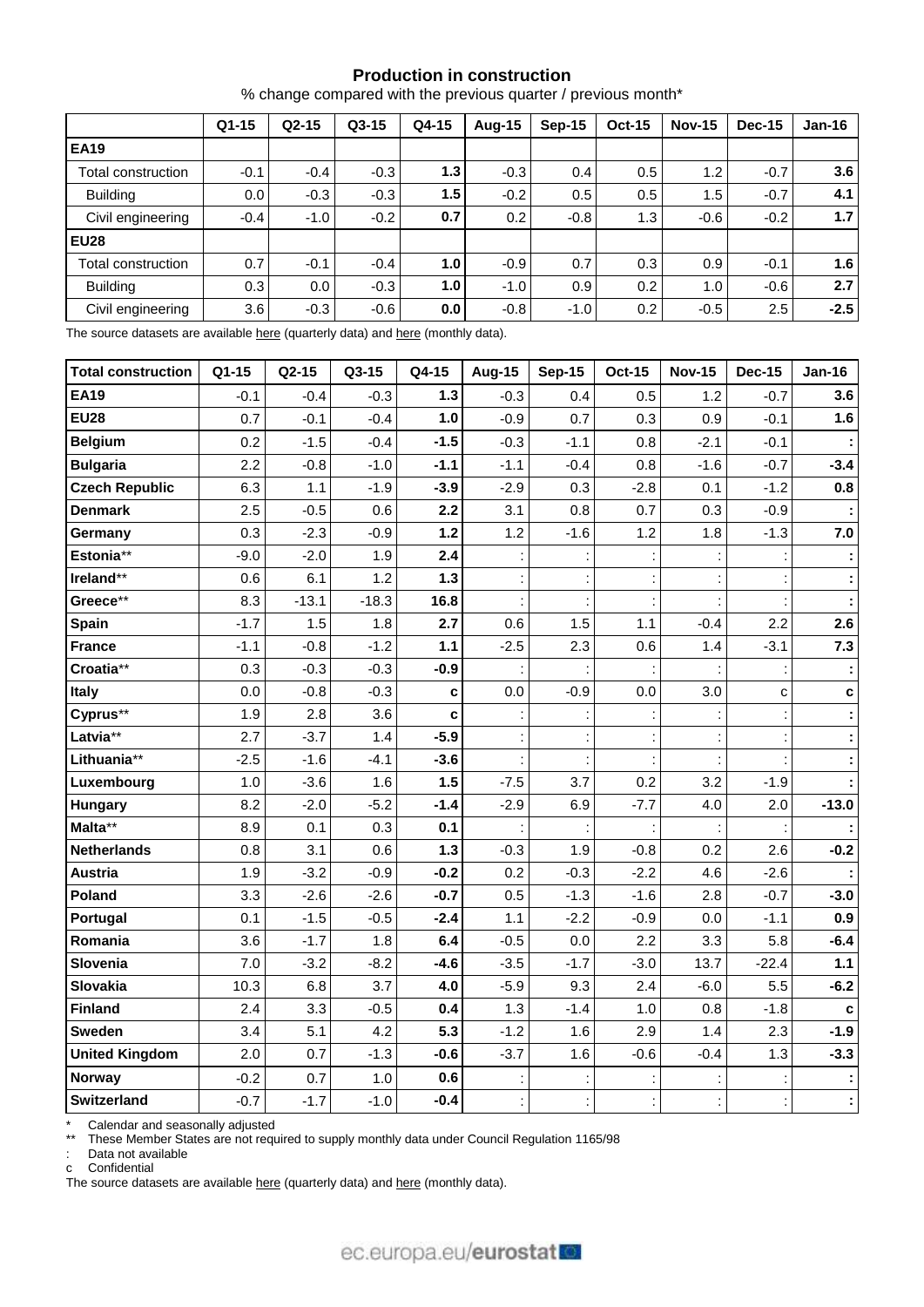### **Production in construction**

% change compared with the same quarter / the same month of the previous year\*

|                    | $Q1-15$ | $Q2-15$ | $Q3-15$ | Q4-15  | Aug-15 | Sep-15 | <b>Oct-15</b> | <b>Nov-15</b> | Dec-15 | $Jan-16$         |
|--------------------|---------|---------|---------|--------|--------|--------|---------------|---------------|--------|------------------|
| <b>EA19</b>        |         |         |         |        |        |        |               |               |        |                  |
| Total construction | $-1.9$  | $-0.9$  | $-1.1$  | 0.2    | $-2.0$ | $-0.3$ | $0.0\,$       | 0.4           | 0.4    | 6.0              |
| <b>Building</b>    | $-2.4$  | $-0.9$  | $-1.2$  | 0.8    | $-2.4$ | $-0.2$ | $0.0\,$       | 0.8           | 1.6    | 7.1              |
| Civil engineering  | 0.3     | $-1.0$  | $-0.6$  | $-1.6$ | 0.1    | $-0.2$ | 0.7           | $-0.8$        | $-4.2$ | 1.4 <sub>1</sub> |
| <b>EU28</b>        |         |         |         |        |        |        |               |               |        |                  |
| Total construction | 0.7     | 1.3     | 0.3     | 1.2    | $-0.4$ | 0.6    | 0.9           | 1.3           | 1.7    | 4.4              |
| <b>Building</b>    | $-0.2$  | 0.8     | $-0.5$  | 0.8    | $-1.7$ | 0.0    | 0.4           | 0.9           | 1.3    | 5.3              |
| Civil engineering  | 6.0     | 5.0     | 4.6     | 2.1    | 6.2    | 3.7    | 3.1           | 2.0           | 2.4    | $-0.8$           |

The source datasets are available [here](http://appsso.eurostat.ec.europa.eu/nui/show.do?query=BOOKMARK_DS-069599_QID_-AB4F977_UID_-3F171EB0&layout=TIME,C,X,0;GEO,L,Y,0;NACE_R2,L,Y,1;INDIC_BT,L,Z,0;S_ADJ,C,Z,1;UNIT,L,Z,2;INDICATORS,C,Z,3;&zSelection=DS-069599INDIC_BT,PROD;DS-069599S_ADJ,SWDA;DS-069599INDICATORS,OBS_FLAG;DS-069599UNIT,PCH_PRE;&rankName1=UNIT_1_2_-1_2&rankName2=INDIC-BT_1_2_-1_2&rankName3=INDICATORS_1_2_-1_2&rankName4=S-ADJ_1_2_-1_2&rankName5=TIME_1_0_0_0&rankName6=GEO_1_0_0_1&rankName7=NACE-R2_1_0_1_1&sortR=ASC_-1_FIRST&sortC=ASC_-1_FIRST&rStp=&cStp=&rDCh=&cDCh=&rDM=true&cDM=true&footnes=false&empty=false&wai=false&time_mode=ROLLING&time_most_recent=false&lang=EN&cfo=%23%23%23%2C%23%23%23.%23%23%23) (quarterly data) and here (monthly data).

| <b>Total construction</b> | Q1-15   | Q2-15  | Q3-15   | Q4-15   | <b>Aug-15</b> | <b>Sep-15</b> | <b>Oct-15</b> | <b>Nov-15</b> | <b>Dec-15</b> | <b>Jan-16</b> |
|---------------------------|---------|--------|---------|---------|---------------|---------------|---------------|---------------|---------------|---------------|
| <b>EA19</b>               | $-1.9$  | $-0.9$ | $-1.1$  | 0.2     | $-2.0$        | $-0.3$        | 0.0           | 0.4           | 0.4           | 6.0           |
| <b>EU28</b>               | 0.7     | 1.3    | 0.3     | $1.2$   | $-0.4$        | 0.6           | 0.9           | 1.3           | 1.7           | 4.4           |
| <b>Belgium</b>            | $-2.4$  | $-1.4$ | $-1.5$  | $-4.1$  | 1.1           | $-3.6$        | 0.5           | $-7.3$        | $-6.8$        |               |
| <b>Bulgaria</b>           | 2.9     | 3.8    | 1.7     | 0.2     | 2.9           | 0.3           | 2.7           | $-0.5$        | $-2.1$        | $-10.7$       |
| <b>Czech Republic</b>     | 9.4     | 12.3   | 8.3     | $1.1$   | 6.5           | 4.7           | 0.4           | 1.1           | 1.8           | $-7.9$        |
| <b>Denmark</b>            | 4.5     | 6.2    | 3.8     | 4.7     | 4.3           | 3.8           | 4.1           | 3.3           | 7.7           |               |
| Germany                   | $-3.8$  | $-2.1$ | $-2.3$  | $-1.5$  | $-1.3$        | $-2.6$        | $-1.3$        | $-0.5$        | $-2.8$        | 5.3           |
| Estonia**                 | $-3.2$  | $-6.0$ | $-4.6$  | $-6.9$  |               |               |               |               |               |               |
| Ireland**                 | 9.4     | 10.2   | 5.6     | 8.6     |               |               |               |               |               |               |
| Greece**                  | 46.0    | 5.3    | $-27.2$ | $-10.1$ |               |               |               |               |               |               |
| Spain                     | 1.6     | $-0.5$ | 0.4     | 4.0     | $-2.6$        | 3.3           | 8.2           | $-1.2$        | 5.3           | 20.3          |
| <b>France</b>             | $-5.9$  | $-4.8$ | $-4.2$  | $-1.9$  | $-6.6$        | $-2.7$        | $-2.5$        | 0.8           | $-4.4$        | 4.8           |
| Croatia**                 | $-1.1$  | $-0.1$ | 0.3     | $-1.3$  |               |               |               |               |               |               |
| <b>Italy</b>              | $-3.1$  | $-2.7$ | $-1.5$  | C       | $-4.0$        | $-1.0$        | $-3.9$        | 4.0           | c             | C             |
| Cyprus**                  | $-16.8$ | $-4.2$ | 6.8     | C       |               |               |               |               |               |               |
| Latvia**                  | $-0.1$  | $-3.4$ | 4.9     | $-6.2$  |               |               |               |               |               |               |
| Lithuania**               | 10.1    | 7.0    | $-6.4$  | $-15.2$ |               |               |               |               |               |               |
| Luxembourg                | $-3.2$  | $-1.0$ | $-0.8$  | 0.4     | $-14.7$       | $-1.4$        | $-0.8$        | 2.6           | $-0.7$        |               |
| <b>Hungary</b>            | 9.6     | 6.4    | $-0.3$  | $-0.3$  | $-7.0$        | 7.2           | $-9.1$        | $-0.2$        | 8.0           | $-20.2$       |
| Malta**                   | 11.2    | 10.7   | 10.5    | 9.5     |               |               |               |               |               |               |
| <b>Netherlands</b>        | 6.6     | 12.8   | 8.8     | 4.8     | 6.3           | 8.7           | 2.5           | 1.2           | 15.0          | 7.0           |
| <b>Austria</b>            | $-3.3$  | $-3.3$ | $-2.3$  | $-2.5$  | $-1.3$        | $-2.9$        | $-5.9$        | 0.9           | $-2.6$        |               |
| Poland                    | 1.0     | 1.8    | $-0.2$  | $-2.5$  | 2.1           | $-1.9$        | $-3.4$        | $-1.9$        | $-2.4$        | $-6.2$        |
| Portugal                  | $-0.7$  | $-2.5$ | $-2.4$  | $-4.3$  | $-1.4$        | $-3.4$        | $-3.8$        | $-4.2$        | $-5.0$        | $-3.3$        |
| Romania                   | 13.0    | 9.2    | 8.6     | 12.1    | 10.2          | 3.0           | 12.0          | 9.8           | 13.9          | 8.2           |
| Slovenia                  | 0.3     | $-8.9$ | $-12.5$ | $-8.3$  | $-13.8$       | $-10.7$       | $-11.6$       | 7.0           | $-22.2$       | $-23.4$       |
| Slovakia                  | 4.8     | 18.3   | 19.9    | 23.3    | 10.1          | 25.3          | 28.9          | 15.6          | 25.7          | 16.4          |
| Finland                   | 3.9     | 7.0    | 6.0     | 5.4     | 7.1           | 5.0           | 6.0           | 6.3           | 4.0           |               |
| Sweden                    | 12.2    | 15.1   | 15.7    | 19.0    | 14.2          | 16.0          | 18.3          | 17.9          | 21.2          | 18.0          |
| <b>United Kingdom</b>     | 6.7     | 5.7    | 1.2     | 0.9     | 0.0           | 0.1           | 0.4           | 0.9           | 1.5           | $-2.6$        |
| <b>Norway</b>             | 2.0     | 0.7    | 1.0     | 2.2     |               |               |               |               |               |               |
| Switzerland               | $-2.7$  | $-2.8$ | $-6.1$  | $-5.0$  |               |               |               |               |               |               |

\* Calendar adjusted

These Member States are not required to supply monthly data under Council Regulation 1165/98

: Data not available

c Confidential

The source datasets are available [here](http://appsso.eurostat.ec.europa.eu/nui/show.do?query=BOOKMARK_DS-069599_QID_-1710547F_UID_-3F171EB0&layout=TIME,C,X,0;GEO,L,Y,0;INDIC_BT,L,Z,0;S_ADJ,C,Z,1;UNIT,L,Z,2;NACE_R2,L,Z,3;INDICATORS,C,Z,4;&zSelection=DS-069599NACE_R2,F;DS-069599INDIC_BT,PROD;DS-069599S_ADJ,WDA;DS-069599INDICATORS,OBS_FLAG;DS-069599UNIT,PCH_SM;&rankName1=UNIT_1_2_-1_2&rankName2=INDIC-BT_1_2_-1_2&rankName3=INDICATORS_1_2_-1_2&rankName4=S-ADJ_1_2_-1_2&rankName5=NACE-R2_1_2_-1_2&rankName6=TIME_1_0_0_0&rankName7=GEO_1_0_0_1&sortR=ASC_-1_FIRST&sortC=ASC_-1_FIRST&rStp=&cStp=&rDCh=&cDCh=&rDM=true&cDM=true&footnes=false&empty=false&wai=false&time_mode=ROLLING&time_most_recent=false&lang=EN&cfo=%23%23%23%2C%23%23%23.%23%23%23) (quarterly data) and here (monthly data).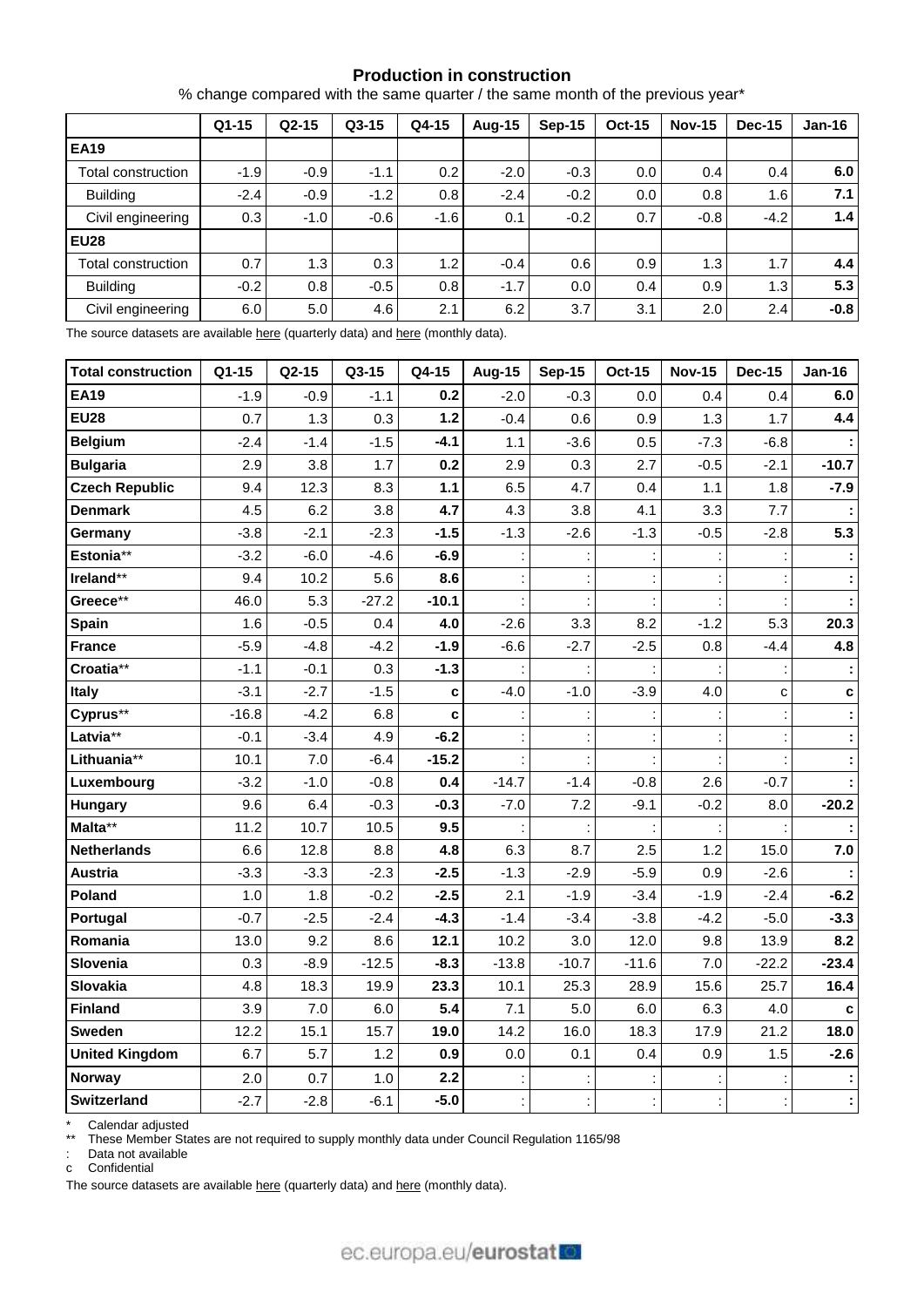# **Monthly indices for production in construction, calendar and seasonally adjusted**

| (base year 2010)      |       |       |       |       |       |       |       |       |       |       |       |       |       |
|-----------------------|-------|-------|-------|-------|-------|-------|-------|-------|-------|-------|-------|-------|-------|
|                       | 01/15 | 02/15 | 03/15 | 04/15 | 05/15 | 06/15 | 07/15 | 08/15 | 09/15 | 10/15 | 11/15 | 12/15 | 01/16 |
| <b>EA19</b>           | 90.6  | 89.8  | 90.3  | 89.8  | 90.1  | 89.5  | 89.7  | 89.4  | 89.8  | 90.2  | 91.3  | 90.7  | 94.0  |
| <b>EU28</b>           | 94.9  | 94.6  | 96.0  | 95.3  | 95.0  | 95.0  | 95.2  | 94.3  | 94.9  | 95.2  | 96.1  | 96.0  | 97.5  |
| <b>Belgium</b>        | 100.6 | 99.8  | 100.1 | 98.1  | 99.2  | 98.7  | 98.9  | 98.6  | 97.5  | 98.3  | 96.1  | 96.1  |       |
| <b>Bulgaria</b>       | 91.8  | 91.2  | 92.9  | 91.3  | 89.3  | 93.1  | 91.1  | 90.1  | 89.7  | 90.4  | 89.0  | 88.4  | 85.4  |
| <b>Czech Republic</b> | 92.2  | 93.0  | 95.4  | 95.1  | 94.5  | 94.1  | 94.5  | 91.8  | 92.1  | 89.5  | 89.6  | 88.5  | 89.2  |
| <b>Denmark</b>        | 112.1 | 115.1 | 119.1 | 111.8 | 114.5 | 118.3 | 112.9 | 116.4 | 117.4 | 118.2 | 118.6 | 117.4 |       |
| Germany               | 109.0 | 107.5 | 107.3 | 106.2 | 106.3 | 104.0 | 104.3 | 105.5 | 103.8 | 105.0 | 106.9 | 105.5 | 112.9 |
| <b>Spain</b>          | 90.1  | 90.0  | 89.3  | 91.0  | 90.9  | 91.4  | 91.9  | 92.5  | 93.9  | 94.9  | 94.5  | 96.5  | 99.0  |
| <b>France</b>         | 87.6  | 87.1  | 87.9  | 86.7  | 87.4  | 86.5  | 86.6  | 84.4  | 86.4  | 86.9  | 88.0  | 85.3  | 91.6  |
| Italy                 | 68.6  | 67.3  | 67.3  | 67.6  | 67.3  | 66.7  | 67.2  | 67.2  | 66.6  | 66.6  | 68.6  | C     | c     |
| Luxembourg            | 98.5  | 94.7  | 98.7  | 95.5  | 90.9  | 94.9  | 99.0  | 91.6  | 95.0  | 95.3  | 98.3  | 96.4  |       |
| Hungary               | 113.9 | 110.6 | 117.8 | 114.4 | 110.5 | 110.4 | 105.7 | 102.6 | 109.7 | 101.2 | 105.2 | 107.3 | 93.3  |
| <b>Netherlands</b>    | 95.0  | 95.0  | 97.7  | 96.9  | 99.2  | 100.6 | 99.0  | 98.7  | 100.6 | 99.8  | 100.0 | 102.6 | 102.4 |
| Austria               | 106.3 | 102.4 | 104.0 | 102.7 | 99.8  | 100.2 | 100.0 | 100.2 | 99.9  | 97.7  | 102.2 | 99.5  |       |
| Poland                | 103.8 | 107.4 | 107.8 | 108.6 | 103.3 | 98.9  | 101.0 | 101.5 | 100.2 | 98.6  | 101.4 | 100.7 | 97.7  |
| Portugal              | 55.8  | 55.0  | 56.4  | 55.0  | 55.1  | 54.6  | 54.6  | 55.2  | 54.0  | 53.5  | 53.5  | 52.9  | 53.4  |
| Romania               | 99.8  | 104.0 | 107.7 | 103.6 | 99.2  | 103.4 | 104.2 | 103.7 | 103.7 | 106.0 | 109.5 | 115.9 | 108.5 |
| Slovenia              | 71.2  | 73.8  | 73.2  | 72.9  | 69.7  | 68.6  | 66.5  | 64.2  | 63.1  | 61.2  | 69.6  | 54.0  | 54.6  |
| Slovakia              | 84.5  | 84.3  | 85.9  | 87.3  | 90.4  | 94.5  | 95.0  | 89.5  | 97.8  | 100.2 | 94.2  | 99.3  | 93.2  |
| <b>Finland</b>        | 103.5 | 107.2 | 111.0 | 109.7 | 111.7 | 110.9 | 109.8 | 111.2 | 109.6 | 110.7 | 111.6 | 109.6 | C     |
| <b>Sweden</b>         | 111.5 | 113.8 | 117.2 | 119.2 | 121.4 | 119.5 | 125.4 | 123.9 | 125.9 | 129.5 | 131.3 | 134.3 | 131.7 |
| <b>United Kingdom</b> | 106.7 | 106.4 | 111.2 | 109.6 | 106.8 | 110.2 | 109.5 | 105.5 | 107.2 | 106.6 | 106.2 | 107.6 | 104.0 |

The source dataset is available [here.](http://appsso.eurostat.ec.europa.eu/nui/show.do?query=BOOKMARK_DS-069591_QID_2CF894AD_UID_-3F171EB0&layout=TIME,C,X,0;GEO,L,Y,0;INDIC_BT,L,Z,0;NACE_R2,L,Z,1;S_ADJ,C,Z,2;INDICATORS,C,Z,3;&zSelection=DS-069591NACE_R2,F;DS-069591INDICATORS,OBS_FLAG;DS-069591S_ADJ,SWDA;DS-069591INDIC_BT,PROD;&rankName1=INDIC-BT_1_2_-1_2&rankName2=INDICATORS_1_2_-1_2&rankName3=S-ADJ_1_2_-1_2&rankName4=NACE-R2_1_2_-1_2&rankName5=TIME_1_0_0_0&rankName6=GEO_1_0_0_1&sortR=ASC_-1_FIRST&sortC=ASC_-1_FIRST&rStp=&cStp=&rDCh=&cDCh=&rDM=true&cDM=true&footnes=false&empty=false&wai=false&time_mode=ROLLING&time_most_recent=false&lang=EN&cfo=%23%23%23%2C%23%23%23.%23%23%23)

# **Quarterly indices for production in construction, calendar and seasonally adjusted**

|                       | (base year 2010) |         |       |       |       |         |         |                   |
|-----------------------|------------------|---------|-------|-------|-------|---------|---------|-------------------|
|                       | Q1-14            | $Q2-14$ | Q3-14 | Q4-14 | Q1-15 | $Q2-15$ | $Q3-15$ | Q4-15             |
| <b>EA19</b>           | 91.5             | 90.7    | 89.9  | 90.0  | 89.9  | 89.5    | 89.2    | 90.4              |
| <b>EU28</b>           | 94.2             | 93.7    | 93.8  | 94.1  | 94.7  | 94.6    | 94.3    | 95.2              |
| <b>Belgium</b>        | 103.2            | 101.0   | 100.6 | 100.0 | 100.2 | 98.7    | 98.3    | 96.8              |
| <b>Bulgaria</b>       | 89.4             | 88.3    | 88.8  | 90.0  | 92.0  | 91.2    | 90.3    | 89.3              |
| <b>Czech Republic</b> | 87.2             | 85.3    | 86.2  | 88.0  | 93.5  | 94.6    | 92.8    | 89.2              |
| <b>Denmark</b>        | 110.6            | 108.1   | 111.4 | 112.5 | 115.4 | 114.8   | 115.6   | 118.1             |
| Germany               | 111.5            | 107.7   | 107.2 | 107.6 | 107.9 | 105.5   | 104.5   | 105.8             |
| <b>Estonia</b>        | 141.7            | 142.9   | 143.6 | 150.8 | 137.2 | 134.5   | 137.0   | 140.3             |
| <b>Ireland</b>        | 95.8             | 98.9    | 97.9  | 100.5 | 101.1 | 107.3   | 108.6   | 110.0             |
| Greece                | 32.9             | 39.5    | 46.3  | 44.1  | 47.8  | 41.5    | 33.9    | 39.6              |
| Spain                 | 88.1             | 92.2    | 90.6  | 91.3  | 89.8  | 91.1    | 92.8    | 95.3              |
| <b>France</b>         | 93.1             | 91.2    | 89.8  | 88.5  | 87.6  | 86.9    | 85.8    | 86.7              |
| <b>Croatia</b>        | 69.6             | 69.0    | 68.2  | 68.5  | 68.7  | 68.5    | 68.3    | 67.7              |
| Italy                 | 69.8             | 69.0    | 68.2  | 67.7  | 67.7  | 67.2    | 67.0    | C                 |
| <b>Cyprus</b>         | 47.2             | 43.8    | 41.1  | 39.6  | 40.3  | 41.5    | 42.9    | C                 |
| Latvia                | 153.7            | 151.8   | 142.4 | 148.2 | 152.2 | 146.5   | 148.5   | 139.7             |
| Lithuania             | 150.3            | 149.5   | 154.9 | 158.1 | 154.1 | 151.6   | 145.4   | 140.1             |
| Luxembourg            | 100.6            | 94.6    | 95.9  | 96.3  | 97.3  | 93.8    | 95.2    | 96.7              |
| Hungary               | 104.6            | 106.2   | 106.7 | 105.4 | 114.1 | 111.8   | 106.0   | 104.6             |
| <b>Malta</b>          | 108.9            | 109.6   | 110.2 | 111.3 | 121.2 | 121.3   | 121.7   | 121.8             |
| <b>Netherlands</b>    | 90.1             | 89.1    | 91.3  | 95.1  | 95.9  | 98.9    | 99.4    | 100.8             |
| Austria               | 108.1            | 104.2   | 102.5 | 102.3 | 104.2 | 100.9   | 100.0   | 99.8              |
| Poland                | 105.6            | 101.2   | 100.9 | 102.9 | 106.3 | 103.6   | 100.9   | 100.2             |
| Portugal              | 56.1             | 56.3    | 55.9  | 55.7  | 55.7  | 54.9    | 54.6    | 53.3              |
| Romania               | 92.5             | 92.9    | 95.0  | 100.2 | 103.8 | 102.1   | 103.9   | 110.5             |
| Slovenia              | 72.3             | 77.3    | 73.9  | 68.0  | 72.7  | 70.4    | 64.6    | 61.6              |
| Slovakia              | 81.8             | 77.0    | 76.6  | 77.0  | 84.9  | 90.7    | 94.1    | 97.9              |
| <b>Finland</b>        | 103.6            | 104.2   | 103.9 | 104.7 | 107.2 | 110.8   | 110.2   | 110.6             |
| <b>Sweden</b>         | 102.3            | 104.2   | 108.1 | 110.4 | 114.2 | 120.0   | 125.1   | 131.7             |
| <b>United Kingdom</b> | 101.7            | 103.4   | 106.3 | 106.0 | 108.1 | 108.9   | 107.4   | 106.8             |
| Norway                | 120.7            | 123.6   | 124.7 | 123.7 | 123.5 | 124.4   | 125.6   | 126.4             |
| <b>Switzerland</b>    | 105.9            | 103.6   | 103.9 | 103.1 | 102.4 | 100.7   | 99.6    | $\overline{99.2}$ |

: Data not available confidential

The source dataset is available [here.](http://appsso.eurostat.ec.europa.eu/nui/show.do?query=BOOKMARK_DS-069621_QID_-5BC5C875_UID_-3F171EB0&layout=TIME,C,X,0;GEO,L,Y,0;INDIC_BT,L,Z,0;NACE_R2,L,Z,1;S_ADJ,C,Z,2;INDICATORS,C,Z,3;&zSelection=DS-069621S_ADJ,SWDA;DS-069621NACE_R2,F;DS-069621INDICATORS,OBS_FLAG;DS-069621INDIC_BT,PROD;&rankName1=INDIC-BT_1_2_-1_2&rankName2=INDICATORS_1_2_-1_2&rankName3=S-ADJ_1_2_-1_2&rankName4=NACE-R2_1_2_-1_2&rankName5=TIME_1_0_0_0&rankName6=GEO_1_0_0_1&sortR=ASC_-1_FIRST&sortC=ASC_-1_FIRST&rStp=&cStp=&rDCh=&cDCh=&rDM=true&cDM=true&footnes=false&empty=false&wai=false&time_mode=ROLLING&time_most_recent=false&lang=EN&cfo=%23%23%23%2C%23%23%23.%23%23%23)